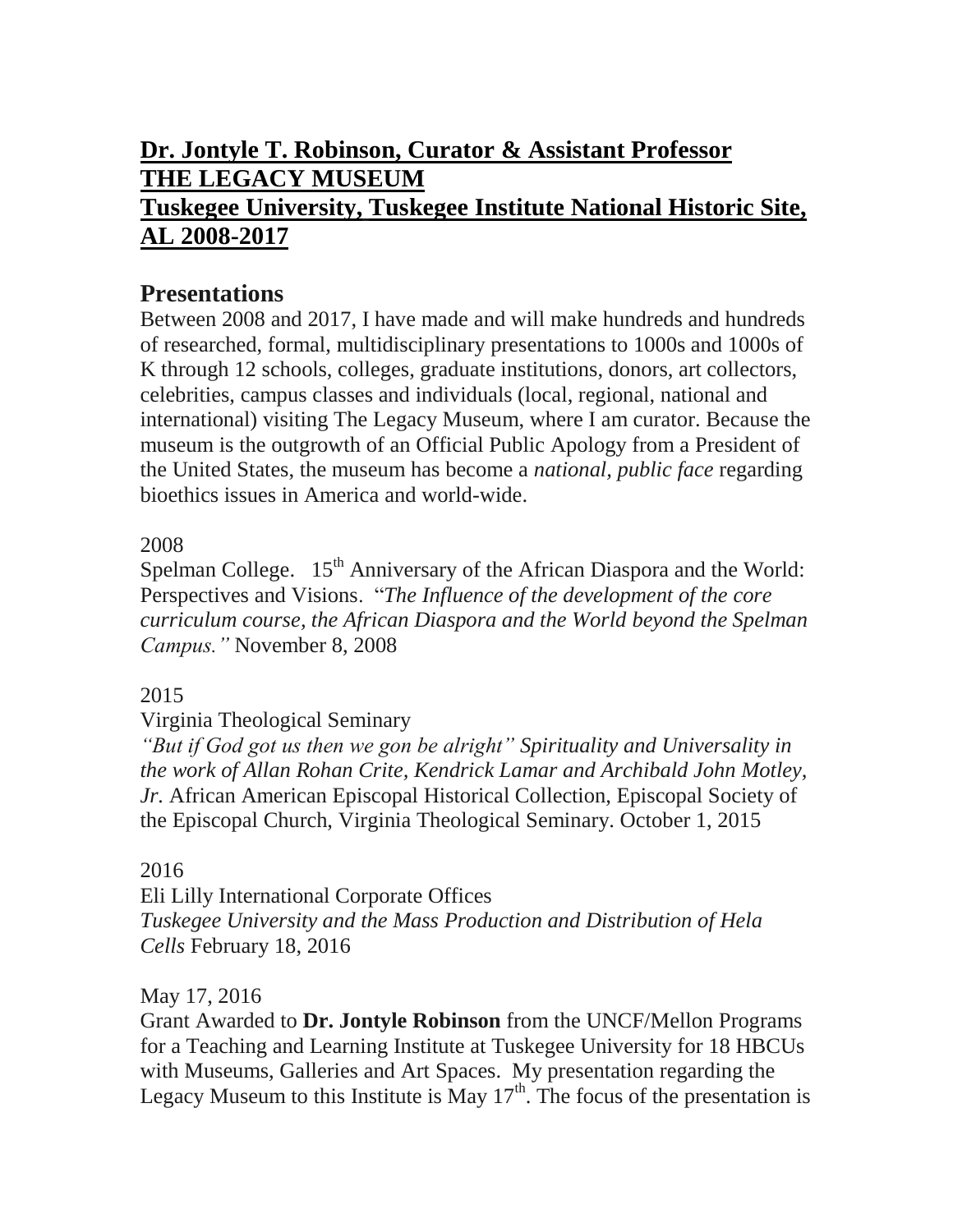*The Legacy Museum's History as a bioethics and visual arts museum and how the museums collections are used and viewed through the lens of bioethics*. The focus of the grant is for these 18 HBCUs with museums, galleries and Art Spaces to unite and coalesce around an interpretative tool for our security, survival and conservation issues.

## **Publications Books and Exhibition Catalogues**

**Robinson, Jontyle**. *Halle Tanner Dillon*: *First Resident Physician at Tuskegee University.* (a book in progress)

**Robinson, Jontyle Theresa**; Irma Jontyle Grovey Robinson, Nell Grovey Cole, Jonnelle Cole Hollins, Edna Mae Grovey Walker. *R. R. Grovey In The Mirror: a pictorial timeline with annotations.* (in progress)

**Robinson, Jontyle Theresa**. *Sol Tanne, American Artist.* Catalogue for an exhibition that opens April, 2017, Tuskegee: The Legacy Museum.

**Robinson, Jontyle** and Lanice Potts Middleton. *The Gathering: Tuskegee University and the 1890 Land-Grant Institutions.* Tuskegee: The Legacy Museum, 2015.

**Robinson, Jontyle**. *P.H.Polk and Tuskegee University* Tuskegee: The Legacy Museum, 2013.

Robinson, Jontyle and Luther Williams. *The Patient, The Project, The Partnership: Mass Production and Distribution of HeLa Cells at Tuskegee University.* Tuskegee: The Legacy Museum, 2012.

**Robinson, Jontyle**. *Treasures from The Legacy Museum* Tuskegee: The Legacy Museum, 2011.

**Robinson, Jontyle**. *ABC Expressions: Adair, Bruce, Coleman.* Tuskegee: The Legacy Museum, 2011

**Robinson, Jontyle**. *Bruce Phillips, Artist*, The Legacy Museum, 2010.